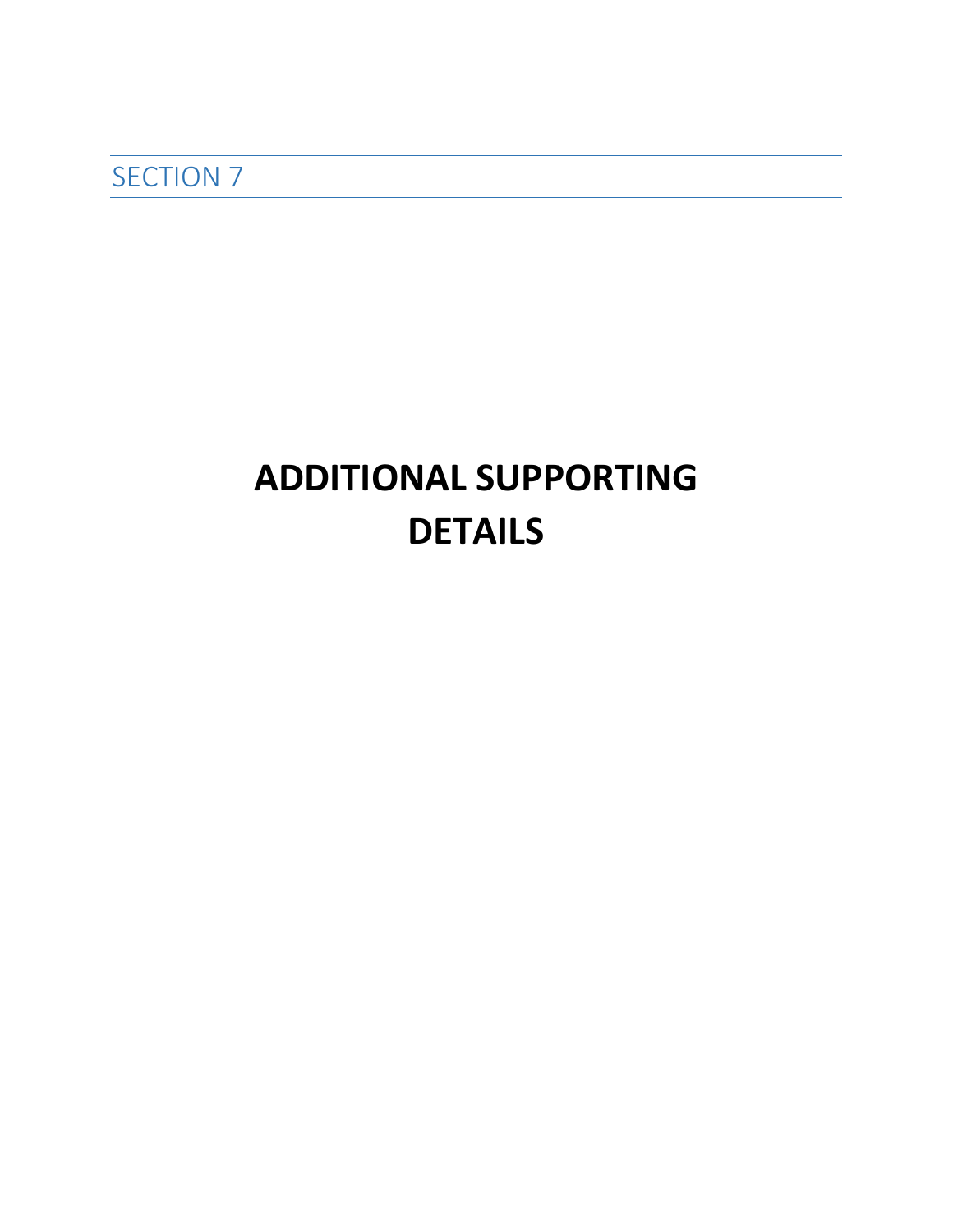# **Area School Districts 2020-2021 Per Pupil Expenditures Data per October 2021 CSDE Report**



#### \*DRG B District

\*\*Easton, Redding have PK-8 schools; they regionalise for high school at Joel Barlow

\*\*\*Based on CT State Department of Education Bureau of Grants Management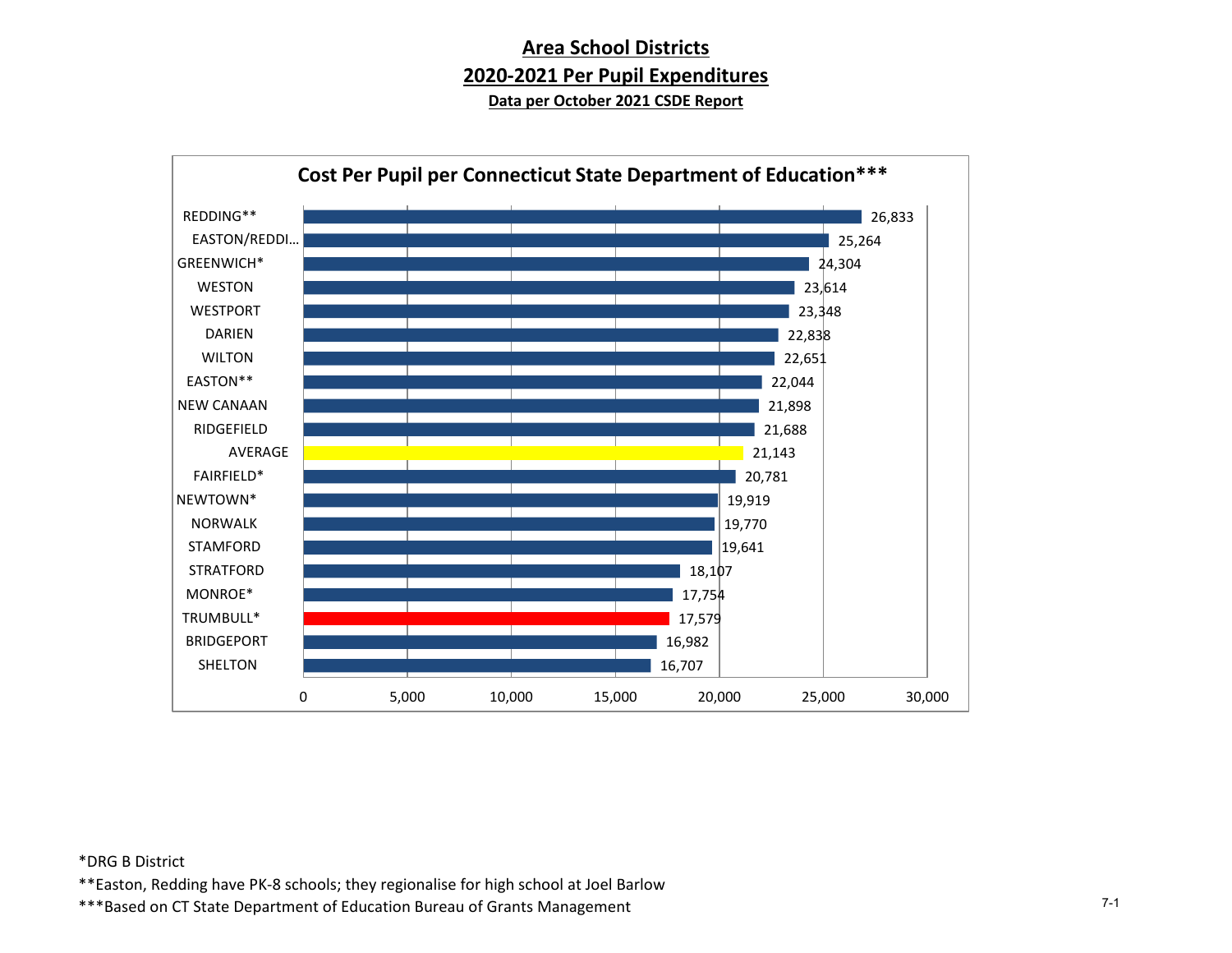# **DRG B 2020-2021 Per Pupil Expenditures Data per October 2021 CSDE Report**



\*District 5 - Orange, Bethany, Woodbridge - Grades 7 - 12

\*\*District 15 - Southbury, Middlebury - PK - 12

\*\*\*Based on CT State Department of Education Bureau of Grants Management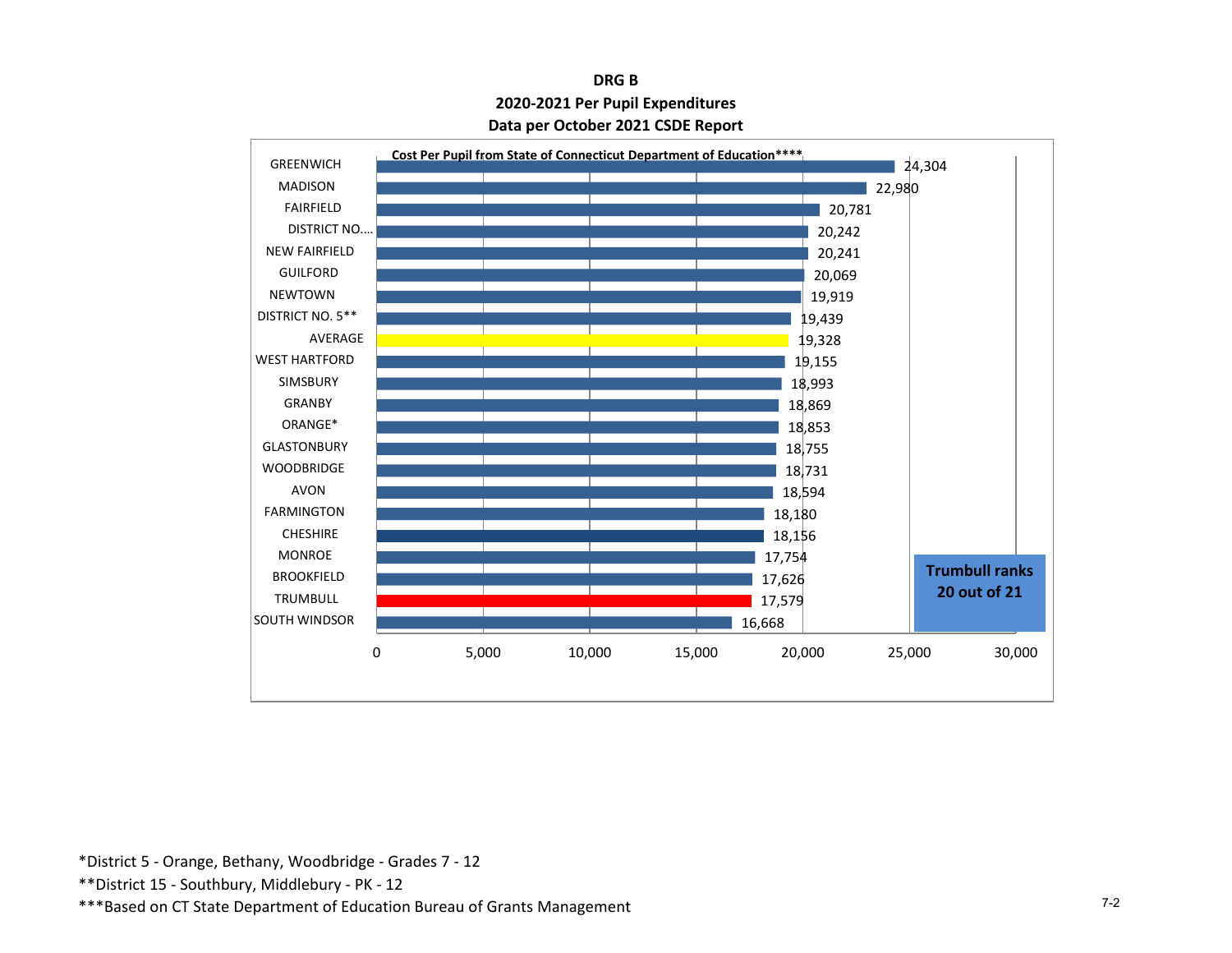#### **Trumbull Public Schools**

#### **Excess Cost Reimbursement (ECR)**

ECR is a payment from the State for individual special education costs which exceed a District's 4.5X NCEP

- This is a reimbursement for Special Education costs incurred, it has nothing to do with a District's budget
- ECR may be considered a modified stop loss for the District

A District's Net Current Expenditures per Pupil (NCEP) is used to define a District's deductible for ECR

In 2021-22 Trumbull's 4.5X NCEP = \$79,107

#### **Two examples:**

- 1) A Special Education student's expense is \$79,107 or less
	- District pays entire expense

2) A Special Education student's expense is \$100,000

- District pays the first \$79,107
- The excess cost is (\$100,000 79,107) = \$20,893
- The State normally reimburses the District 70% 75% of this excess cost
- 0.70 x \$20,893 = \$14,625; District is responsible for 0.30 x \$20,893 = \$6,268

#### **- Summary**

- State reimburse the District \$14,625
- District pays \$85,375 (\$79,107 + \$6,268)

#### **Details**

- 1) District keeps a detail cost accounting record of services and transportation provided for each Special Education student
- 2) By December 1st each year the District submits a report to the State of all such students for reimbursement
- 3) By late February, the District receives 75% of the excess cost reimbursement
- 4) By March 1st each year the District submits an update to its claim
- 5) By late May, the District receives the remaining 25%
- 6) The State funds dedicated to ECR has remained constant at \$140 million for several years
- 7) The percentage of reimbursement varies with the number and severity of the students being claimed Statewide
- 8) ECR is not restricted to outplaced tuition costs
- 9) This is a reimbursement for costs incurred, not for exceeding budget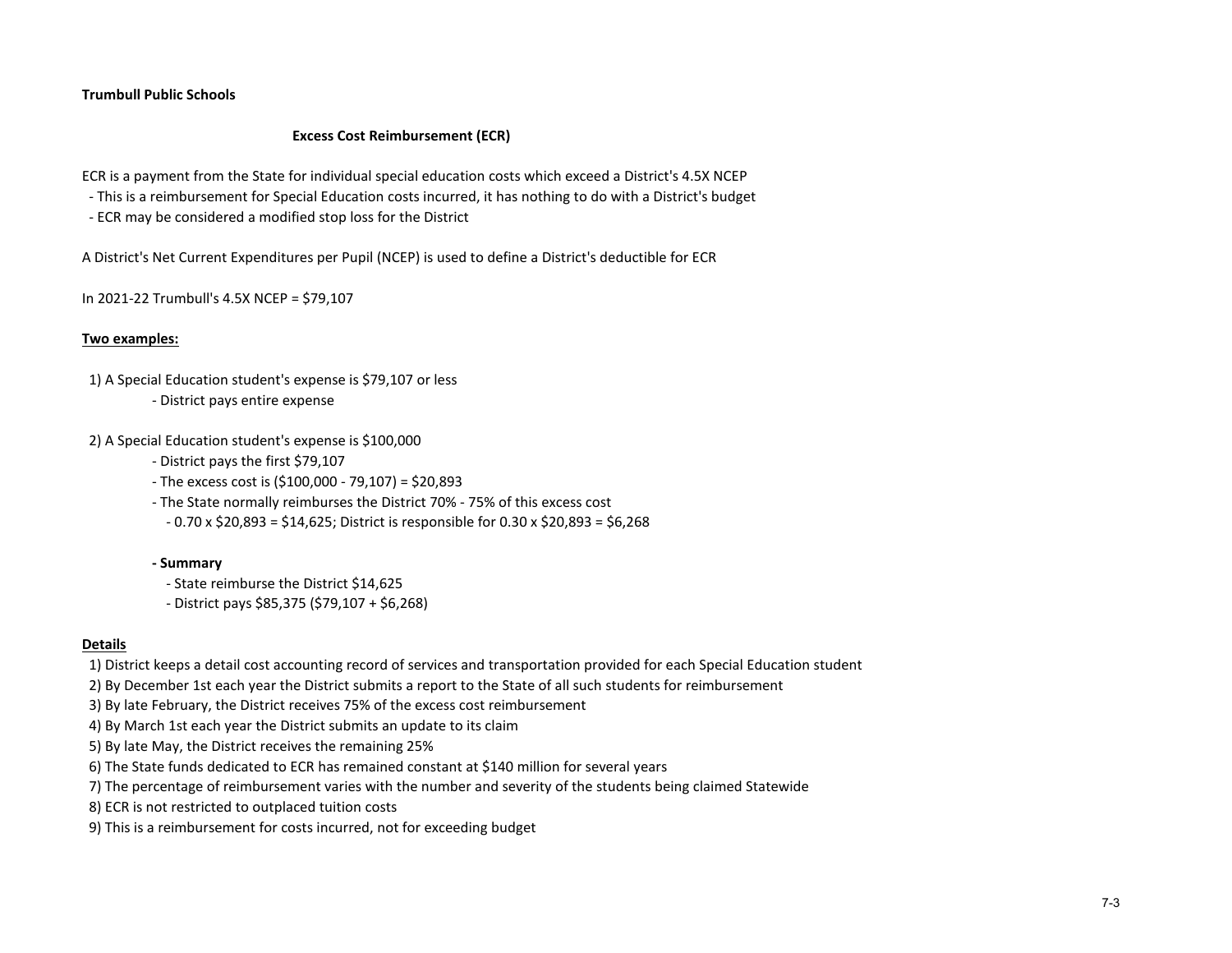#### **EDUCATION ACRONYMS**

- ADM Average Daily Membership
- BCBA Board Certified Behavior Analyst
- CABE Connecticut Association of Boards of Education
- CAS Connecticut Association of Schools
- CCSS Common Core State Standards
- CES Cooperative Educational Services
- CREC Capitol Region Education Council
- CSDE Connecticut State Department of Education
- DCF Department of Children and Families
- DRG Demographic Reference Group
- ECR Excess Cost Reimbursement
- ECS Education Cost Sharing
- EFS Education Finance System
- ELL English Language Learners
- ESY Extended School Year
- FTE Full Time Equivalent
- IEP Individual Education Plan
- NCE Net Current Expenditures
- NCEP Net Current Expenditures per Pupil
- NEASC New England Association of Schools and Colleges
- NGSS Next Generation Science Standards
- OLSAT Otis-Lennon School Ability Test
- OT Occupational Therapy
- PBIS Positive Behavior and Intervention Supports
- PPS Pupil Personnel Services
- PPT Planning and Placement Team
- PSIS Public School Information System
- PT Physical Therapy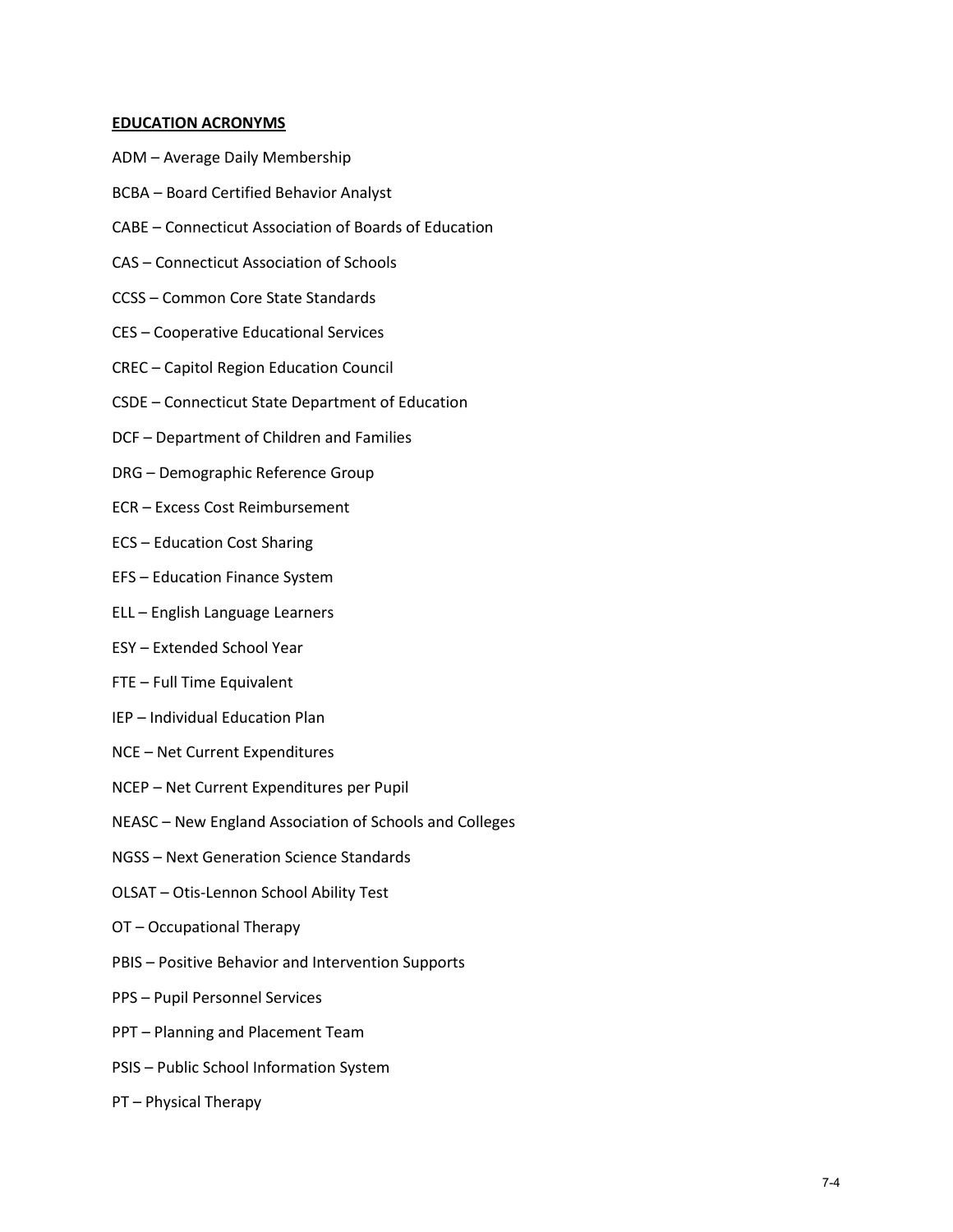- RTI Response to Intervention
- SBA Smarter Balance Assessment
- SRBI Scientific Research Based Interventions
- SRP Specialized Resource Plan
- SSP Student Success Plan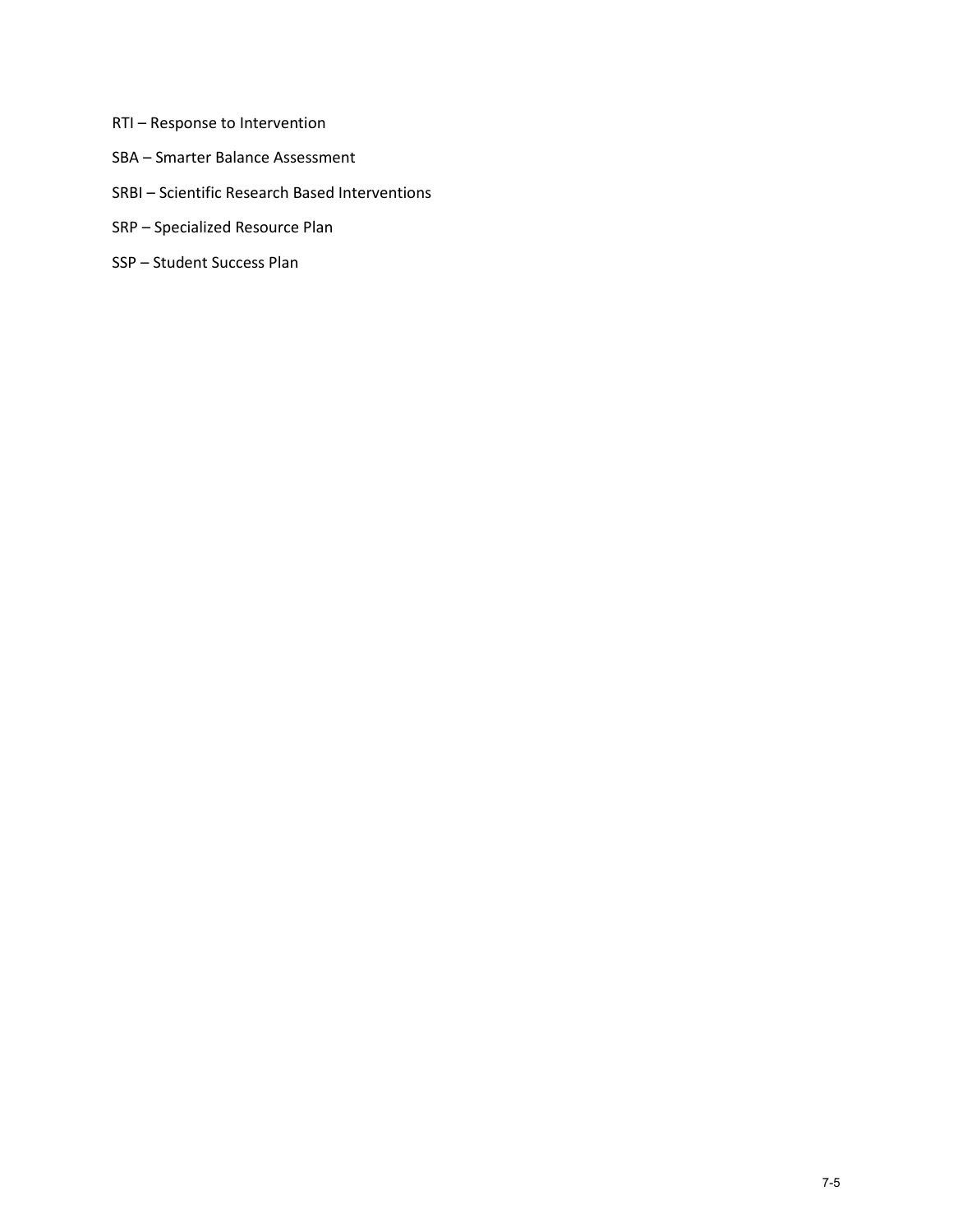### **GRANTS:**

# **One Time Grants:**

**Coronavirus Relief Fund (CRF):** A grant which ran from March 2019 – December 2020 which was used to assist children in returning to school.

**Elementary and Secondary School Emergency Relief (ESSER I) Fund under the (Coronavirus Aid, Relief, and Economic Security (CARES) Act (passed March 27, 2020):** This Act provided the District money to prevent, prepare for, and responding to COVID-19. The District has expended all its funds.

**Elementary and Secondary School Emergency Relief (ESSER II) Fund under the Coronavirus Response and Relief Supplemental Appropriations (CRRSA) Act (passed December 27, 2020):** This Act was essentially the same as ESSER I and provided funds to address learning loss, preparing schools for reopening, and testing, repairing, and upgrading projects to improve air quality in school buildings.

**American Rescue Plan (ARP) / ESSER III:** The American Rescue Plan, passed on March 11, 2021, is a \$1.9 trillion aid package which has \$122 billion earmarked for schools. The funds are provided to State educational agencies and school districts to help safely reopen and sustain the safe operation of schools and address the impact of the coronavirus pandemic.

# **Recurring Grants:**

**IDEA B Grant – 611 (Special Education and Related Services Grant – Ages 3 – 21):** Supplements local dollars for the purpose of ensuring that all identified disabled children have available to them, a free and appropriate public education which includes special education and related services to meet their individual needs.

**IDEA B Grant – 619 (Pre-School Grant (Pre-school Entitlement – Ages 3 – 5)):** Supplements local dollars for the purpose of ensuring that all identified disabled pre-school children have available to them, a free and appropriate public education which includes special education and related services to meet their individuals needs.

**Title I (Improving Basic Skills):** This grant provides funds that must supplement programs that are already provided by the school district and designed to improve the basic skills in literacy and numeracy.

**Title IIA:** This grant is designed to help provide school districts with high quality teachers and administrators. It supplements funding for training of existing teachers and administrators as well as funds for the recruitment efforts.

**Title III (English Language Acquisition):** This grant supports the efforts with the ELL program by providing additional tutorial services as well as certain supplies and training opportunities.

**Title IV (Safe and Drug-Free Schools Grant):** This grant supplements local dollars in the area of student health and safety education by providing professional development and other training and curricular activities.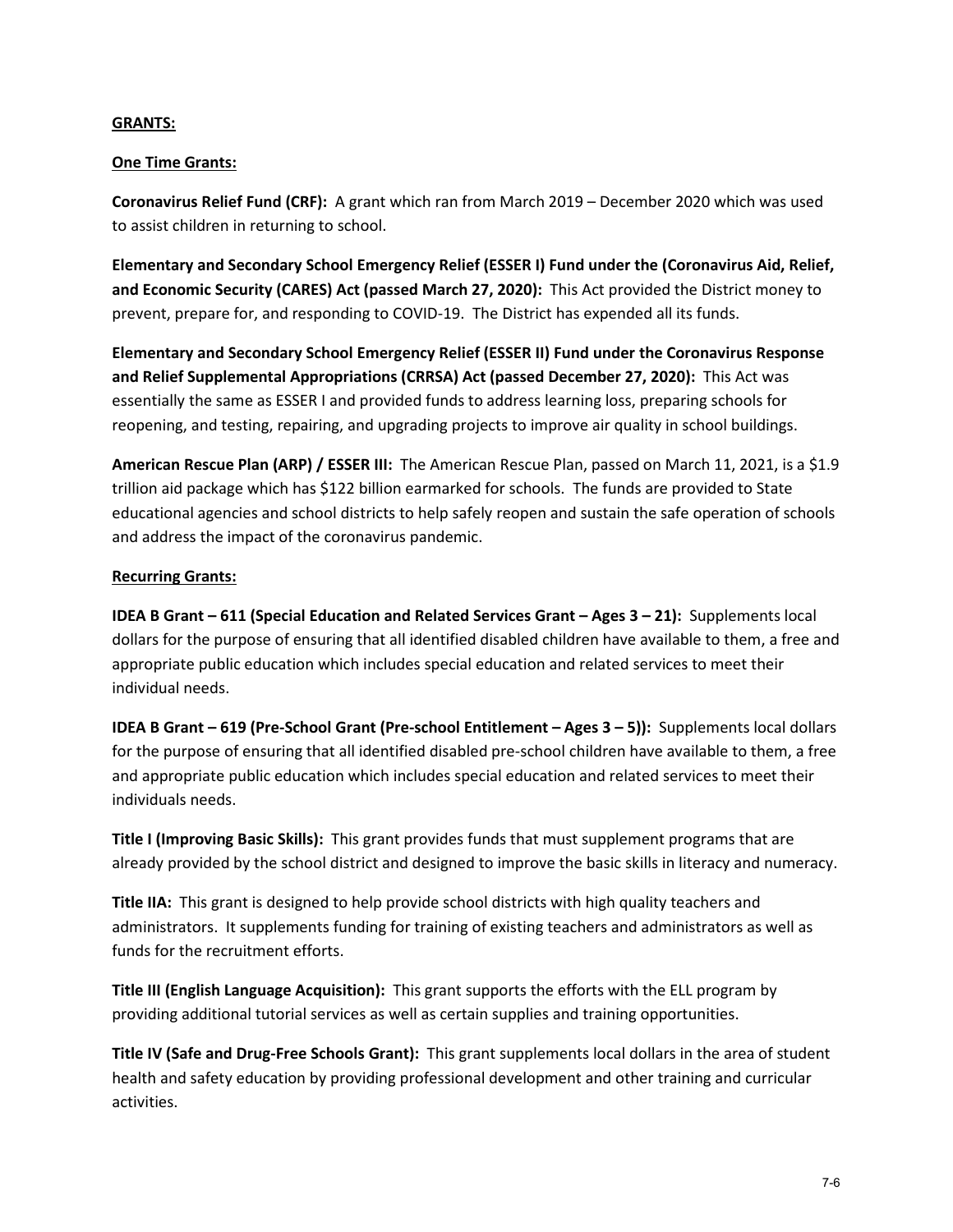**Title V (Innovative Education Strategies):** This grant supplements local dollars for supplies, materials and some equipment purchases within a number of instructional programs.

**Perkins Vocational and Applied Technology Education Grant:** Encourages the integration of academic and vocational education; supplements local dollars for the purpose of providing services for special needs students in the vocational program areas.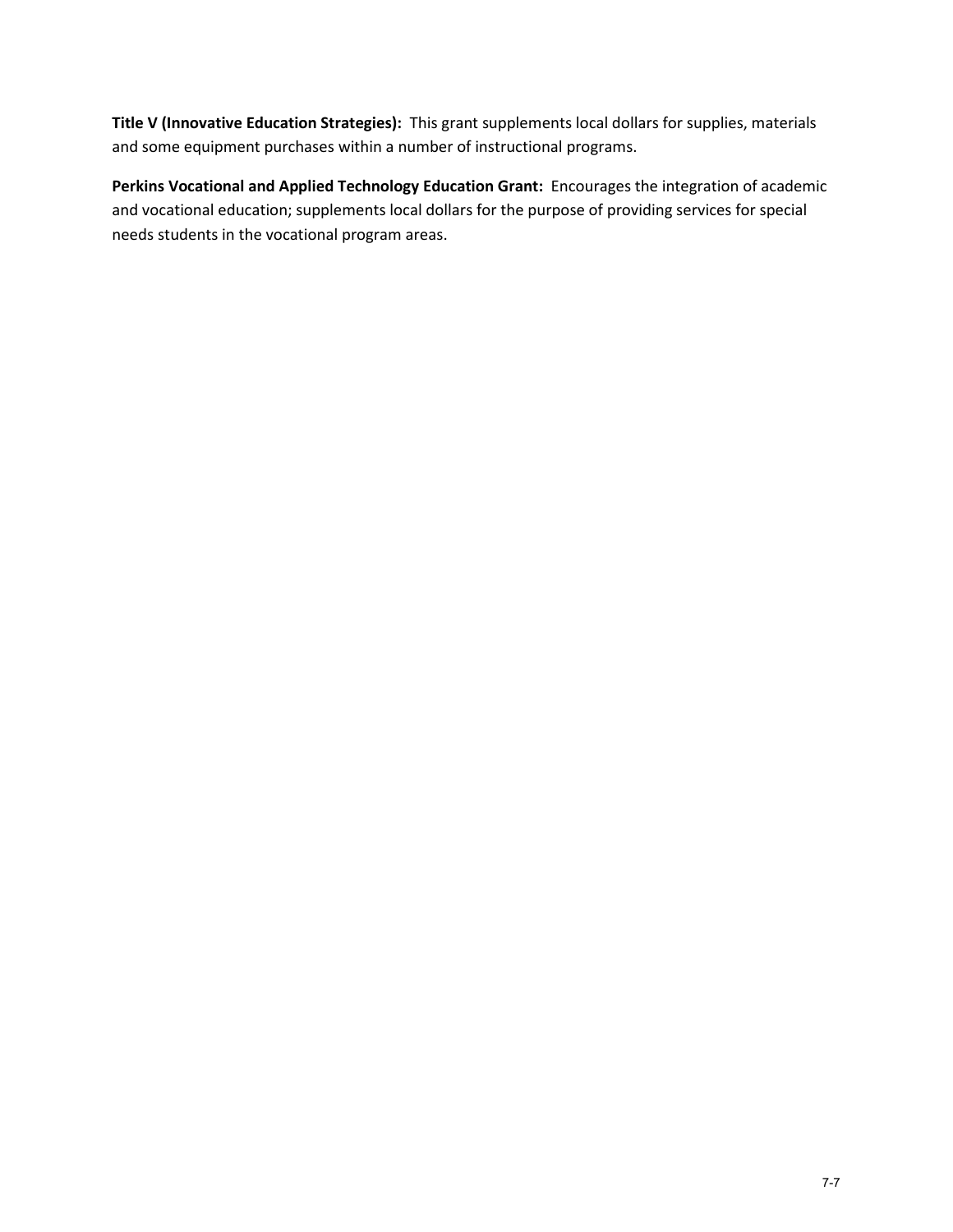# **Analysis of Central Office Leadership Structures Connecticut DRG A & B School Districts J. Budd, July 8, 2019**

For analysis of Central Office leadership structures, including Trumbull, there are 28 school districts in CT DRG A & B. (This combines Easton, Redding, & Region No. 9, which share one Central leadership structure, but keeps separate Orange, Woodbridge, & Region No 5, which do not.) Trumbull, with 6,744 students, is the fourth largest of these 28 districts, behind Fairfield (9,850), West Hartford (9,654), & Greenwich (9,099).

This analysis compares the central office leadership structures of the 27 districts in CT DRG A & B other than Trumbull.

# **Assistant Superintendent Position**

With the exception of the small Orange, Woodbridge, & Region No. 5 districts, all 27 districts have at least one position at the Assistant Superintendent level. In these districts, the following titles are used:

- 8 No specification
- 16 Curriculum & Instruction / Teaching & Learning / Chief Academic Officer
- 7 Pupil Personnel Services
- 3 Personnel & Administration
- 2 Finance & Operations
- 1 Deputy Superintendent
- 1 High School Principal (joint title)

Thus, the most common title for a position at the Assistant Superintendent level is one related to Teaching & Learning, with the second most common title the general "Assistant Superintendent" with no specification.

Importantly, in the 7 districts with an Assistant Superintendent overseeing Pupil Personnel Services, there is no separate Director of Pupil Personnel Services. These districts (Darien, New Canaan, Ridgefield, Simsbury, Weston, Westport, & Wilton) are almost exclusively DRG A districts, and they also have a second Assistant Superintendent.

Besides those 7 districts with two Assistant Superintendents, one of whom oversees Pupil Personnel Services, 7 other districts have two positions at the Assistant Superintendent level. In these districts, the following titles are used:

- 1 No specification<br>6 Curriculum & Ins
- 6 Curriculum & Instruction / Teaching & Learning / Chief Academic Officer
- 3 Personnel & Administration
- 2 Finance & Operations
- 1 Deputy Superintendent
- 1 High School Principal (joint title)

Thus, the most common title for a position at the Assistant Superintendent level in districts with two Assistant Superintendents, neither of whom is also serving as Director of Pupil Personnel Services, is one related to Teaching & Learning.

In the 10 districts with one position at the Assistant Superintendent level, the following titles are used:

- 7 No specification<br>3 Curriculum & Ins
- 3 Curriculum & Instruction / Teaching & Learning / Chief Academic Officer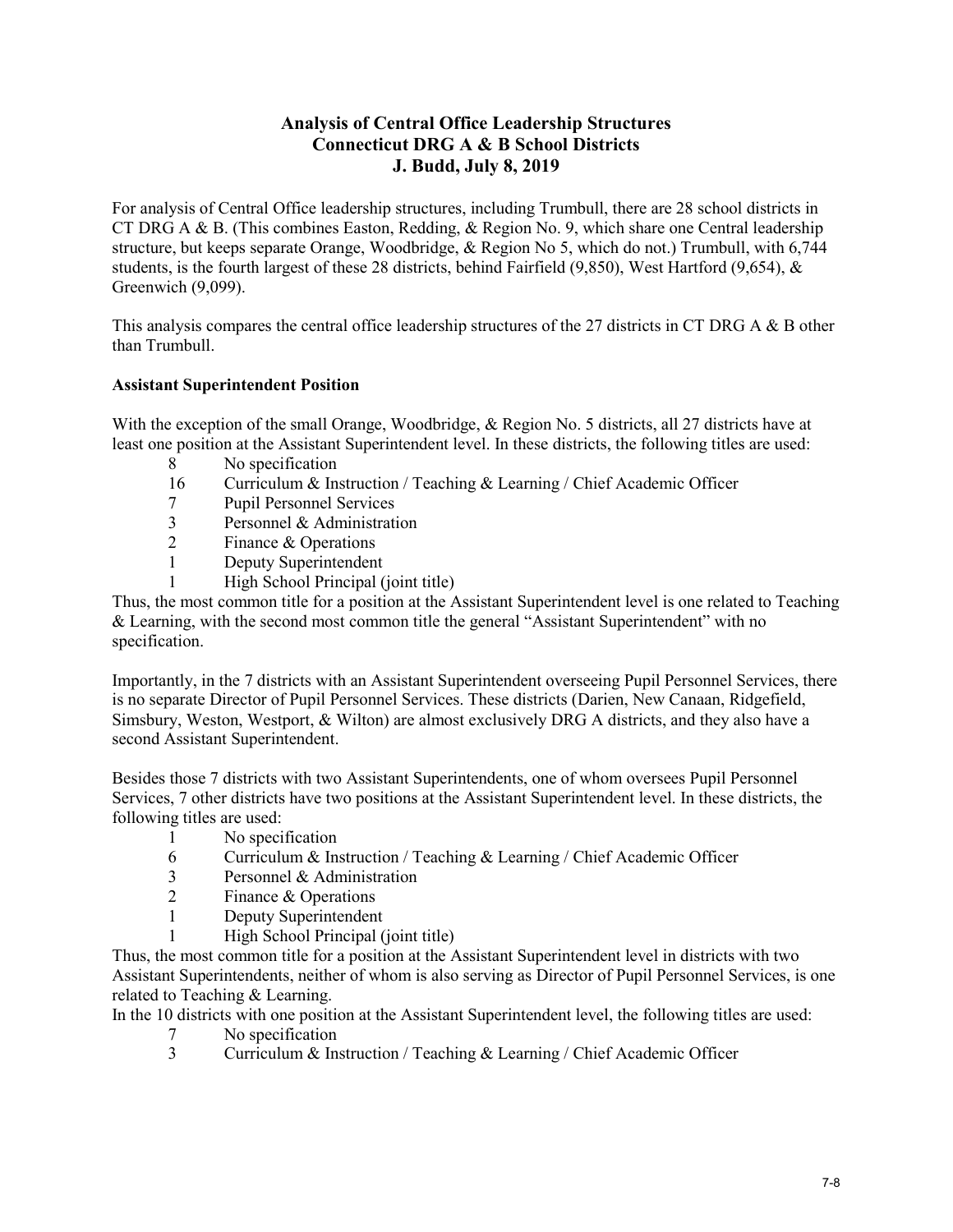Tentative Conclusions:

- Trumbull's structure with a sitting Director of Pupil Personnel Services would make appointment of a second Assistant Superintendent overseeing Pupil Personnel Services an outlier in the comparison group.
- $\triangleright$  If Trumbull were to continue with two Assistant Superintendents, it would align with 7 districts in the comparison group; if there were to be two Assistant Superintendents, likely one would have a title/focus related to Teaching & Learning.
- $\triangleright$  If Trumbull were to move back to having one Assistant Superintendent, it would align with 10 districts in the comparison group. If there were to be one Assistant Superintendent, likely it would have the general "Assistant Superintendent" title/focus with no specification.

# **Director of Human Resources Position**

18 of the 27 districts have a Director of Human Resources position, including 2 at the Coordinator level and 1 at the Manager level. 12 of these 18 districts have outlier structures not comparable or transferrable to Trumbull:

- 7 districts have 2 Assistant Superintendents, one of whom oversees Teaching & Learning, and one of whom oversees Pupil Personnel Services, but they then do not have a separate Director of Pupil Personnel Services
- 1 district has 2 Assistant Superintendents, one of whom is a Deputy Superintendent and the other of whom oversees Teaching  $&$  Learning, but this is the large district of Greenwich
- 1 district has 2 Assistant Superintendents, one of whom oversees Administration and the other of whom oversees Teaching & Learning, but this is the large district of West Hartford
- 1 district has 2 Assistant Superintendents, one of whom oversees Operations, and the other of whom oversees Teaching & Learning, but the HR position is at the Coordinator level
- 1 district has an Assistant Superintendent with the joint title of High School Principal, which is a unique situation
- 1 district has no Assistant Superintendent, but this is the small district of Orange

Of the remaining 6 districts with a Director of Human Resources position:

- 5 districts have 1 Assistant Superintendent with no specification: Avon, Granby, Madison, New Fairfield, & Newtown
- 1 district has 1 Assistant Superintendent focused on Teaching & Learning: Fairfield

Tentative Conclusions:

- $\triangleright$  Trumbull would be similar to many districts in the comparison group (67%) if it were to create a Director of Human Resources position.
- $\triangleright$  If Trumbull were to create a Director of Human Resources position, it would likely support having one Assistant Superintendent with the general "Assistant Superintendent" title/focus with no specification.

# **Business Operations Leader(s)**

Most districts in the comparison group have leaders at the Director level (or higher) for Business, Facilities, Finance, &/or Operations; more thorough investigation of these job responsibilities, compared to Trumbull's, could be productive.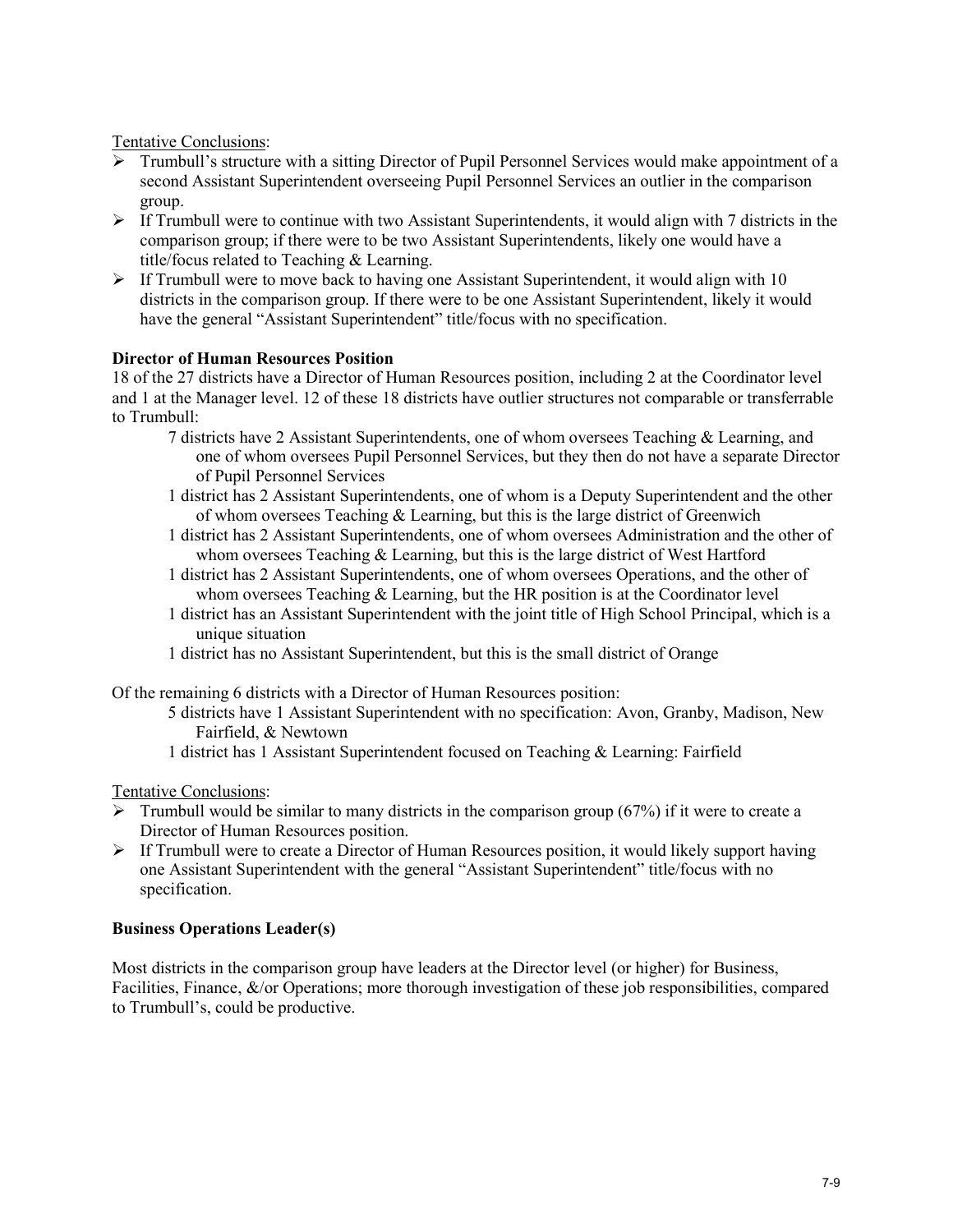<span id="page-10-0"></span>

| <b>District</b>                     | <b>DRG</b>     | 2018-19<br><b>Student</b><br>Enrollment <sup>1</sup> | Position(s) at Asst.<br><b>Superintendent Rank</b>                                                                                 | <b>PPS</b> Leader<br>(if not Asst.<br>Super.)                                                                             | <b>Human Resources</b><br>Leader               | <b>Business Operations</b><br>Leader(s)                            |
|-------------------------------------|----------------|------------------------------------------------------|------------------------------------------------------------------------------------------------------------------------------------|---------------------------------------------------------------------------------------------------------------------------|------------------------------------------------|--------------------------------------------------------------------|
| Trumbull                            | B              | 6,744                                                | • Asst. Superintendent<br>• Asst. Superintendent<br>for Curriculum,<br>Instruction, &<br>Assessments                               | • Director of<br>Pupil Personnel<br>Services                                                                              | ---                                            | <b>Business Administrator</b><br>$\bullet$                         |
| Avon                                | B              | 3,152                                                | • Asst. Superintendent                                                                                                             | $\bullet$ Director of<br><b>Pupil Services</b>                                                                            | Director of Human<br>$\bullet$<br>Resources    | • Director of Fiscal<br><b>Affairs</b><br>• Director of Operations |
| Brookfield                          | B              | 2,630                                                | • Asst. Superintendent                                                                                                             | • Director of<br>Pupil Personnel<br>Services                                                                              |                                                | • Director of Business $\&$<br>Operations                          |
| Cheshire                            | B              | 4,284                                                | • Asst. Superintendent<br>for Curriculum &<br>Instruction                                                                          | • Director of<br>Pupil Personnel<br>Services                                                                              |                                                | Chief Operating Officer<br>$\bullet$                               |
| Darien                              | $\mathbf{A}$   | 4,769                                                | • Asst. Superintendent<br>of Curriculum &<br>Instruction<br>Asst. Superintendent of Special Education &<br><b>Student Services</b> |                                                                                                                           | Director of Human<br>Resources                 | Director of Finance $\&$<br>Operations                             |
| Easton/<br>Redding/<br>Region No. 9 | $\overline{A}$ | 2,648                                                | • Asst. Superintendent<br>for Curriculum &<br>Instruction<br>• Asst. Superintendent<br>of JBHS                                     | $\bullet$ Director of<br><b>Special Services</b><br>$K-8$<br>$\bullet$ Director of<br><b>Special Services</b><br>$9 - 12$ | <b>Human Resources</b><br>$\bullet$<br>Manager | Director of Finance $\&$<br>$\bullet$<br>Operations                |

l

<sup>&</sup>lt;sup>1</sup> 2018-19 data from CSDE Edsight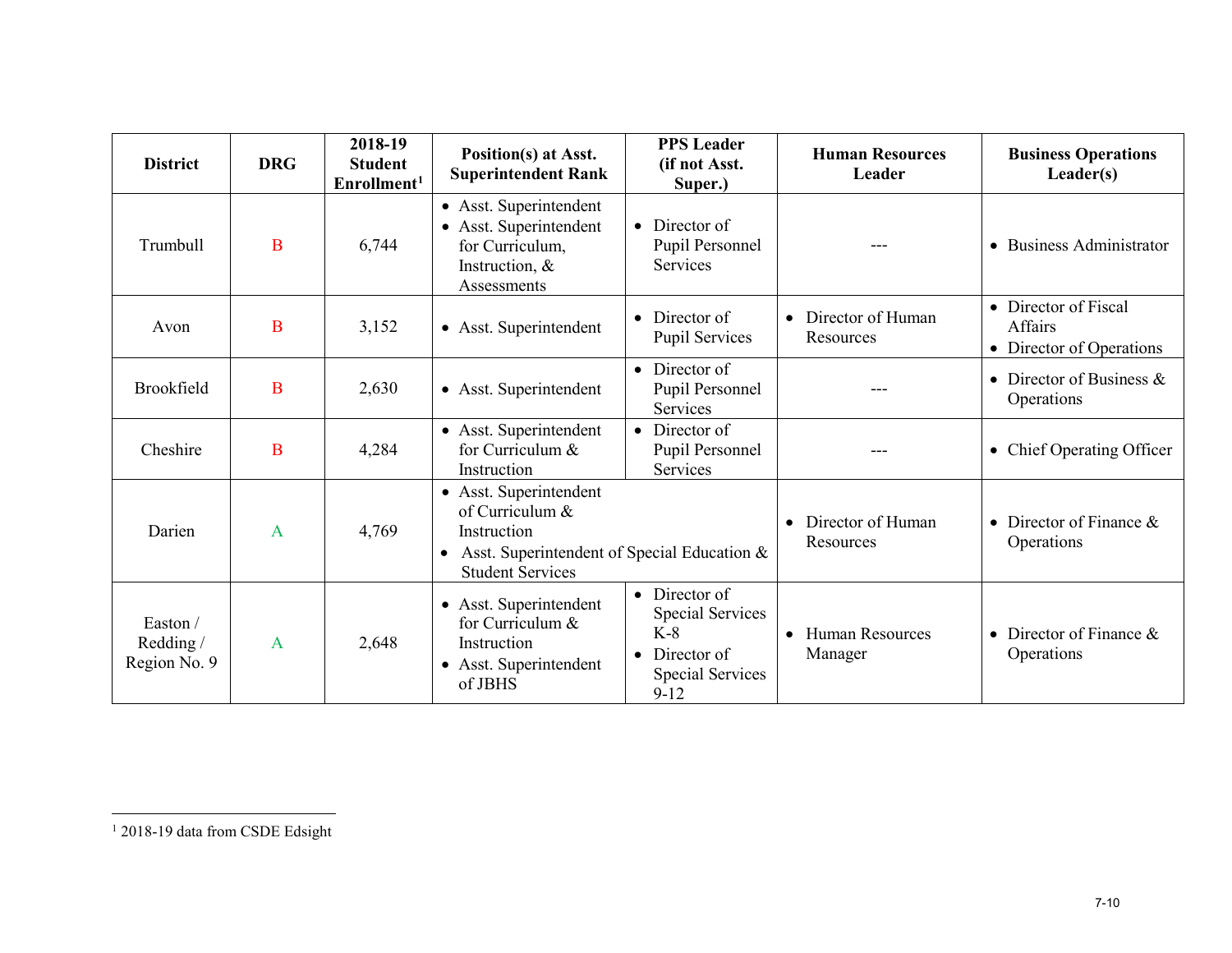| Fairfield   | B | 9,850 | • Chief Academic<br>Officer                                                                                        | • Executive<br>Director of<br>Special<br>Education &<br><b>Student Services</b> | <b>Executive Director of</b><br>$\bullet$<br>Personnel & Legal<br>Services | • Executive Director of<br>Finance & Business<br>Services<br>• Executive Director of<br>Operations |
|-------------|---|-------|--------------------------------------------------------------------------------------------------------------------|---------------------------------------------------------------------------------|----------------------------------------------------------------------------|----------------------------------------------------------------------------------------------------|
| Farmington  | B | 4,094 | • Asst. Superintendent<br>• Asst. Superintendent<br>of Finance $\&$<br>Operations                                  | • Director of<br><b>Special Services</b>                                        | $- - -$                                                                    | ---                                                                                                |
| Glastonbury | B | 5,898 | • Asst. Superintendent,<br>Curriculum &<br>Instruction<br>• Asst. Superintendent,<br>Personnel &<br>Administration | Administrator<br>for Pupil<br><b>Services</b>                                   | ---                                                                        | ---                                                                                                |
| Granby      | B | 1,877 | • Asst. Superintendent                                                                                             | $\bullet$ Director of<br>Pupil Personnel<br>Services                            | • Human Resources<br>Coordinator                                           | • Business Manager<br>Director of Facilities                                                       |
| Greenwich   | B | 9,099 | • Deputy Superintendent<br>• Chief Academic<br>Officer                                                             | • Chief Pupil<br>Personnel<br>Services Officer                                  | Chief Human<br>$\bullet$<br><b>Resources Officer</b>                       | • Chief Operating Officer                                                                          |
| Guilford    | B | 3,311 | • Asst. Superintendent<br>for Curriculum &<br>Instruction<br>• Asst. Superintendent<br>for Operations              | $\bullet$ Director of<br>Pupil Services                                         | <b>Human Resources</b><br>$\bullet$<br>Coordinator                         | • Business Manager                                                                                 |
| Madison     | B | 2,737 | • Asst. Superintendent                                                                                             | • Director of<br>Special<br>Education                                           | Director of Human<br>$\bullet$<br>Resources                                | • Finance Manager<br><b>Facilities Manager</b><br>$\bullet$                                        |
| Monroe      | B | 3,118 | • Asst. Superintendent<br>of Schools                                                                               | $\bullet$ Director of<br><b>Student Support</b><br>Services                     |                                                                            | Director of Finance &<br>Operations                                                                |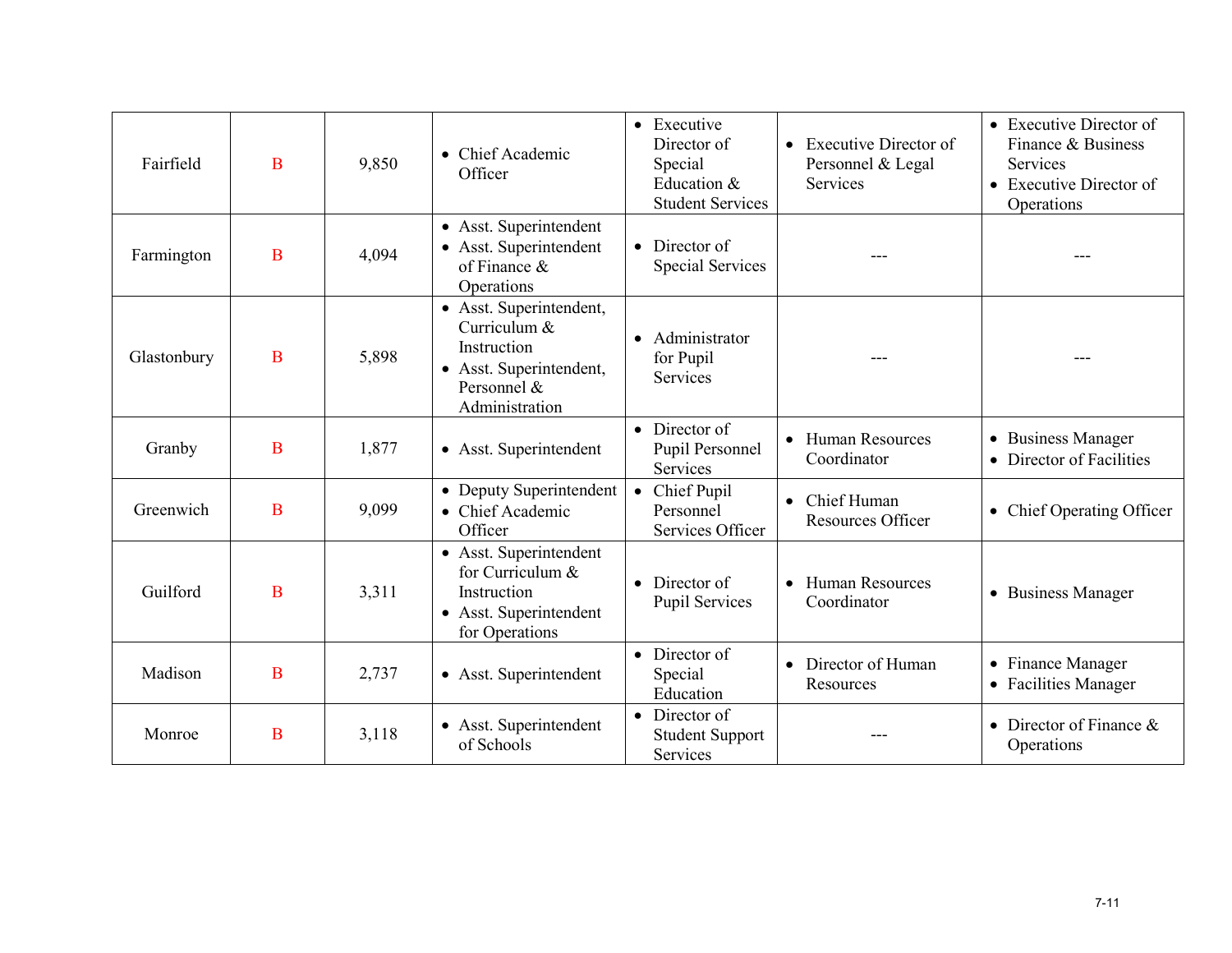| New Canaan               | $\mathbf{A}$ | 4,173 | • Asst. Superintendent<br>of Curriculum,<br>Instruction, &<br>Assessment<br>Asst. Superintendent of Pupil & Family<br>$\bullet$<br>Services |                                                             | Director of Human<br>Resources                                 | • Director of Finance $&$<br>Operations             |
|--------------------------|--------------|-------|---------------------------------------------------------------------------------------------------------------------------------------------|-------------------------------------------------------------|----------------------------------------------------------------|-----------------------------------------------------|
| New Fairfield            | B            | 2,246 | • Asst. Superintendent                                                                                                                      | $\bullet$ Director of<br>Pupil Personnel<br><b>Services</b> | • Director of Human<br>Resources                               |                                                     |
| Newtown                  | B            | 4,306 | • Asst. Superintendent                                                                                                                      | $\bullet$ Director of<br><b>Pupil Services</b>              | • Director of Human<br>Resources                               | • Director of Business<br>• Director of Facilities  |
| Orange<br>$(K-6)$        | B            | 1,181 |                                                                                                                                             | $\bullet$ Director of<br>Special Services                   | $\bullet$ Director of<br>Curriculum/Instruction<br>& Personnel | • Facilities Director                               |
| Region No. 5<br>$(7-12)$ | $\bf{B}$     | 2,186 |                                                                                                                                             | • Director of<br>Pupil Personnel                            | ---                                                            | • Director of Finance<br>• Director of Facilities   |
| Region No. 15            | B            | 3,628 | • Asst. Superintendent<br>for Teaching &<br>Learning                                                                                        | $\bullet$ Director of<br><b>Student Services</b>            | ---                                                            | • Director of Finance $\&$<br>Operations            |
| Ridgefield               | A            | 4,860 | • Asst. Superintendent<br>of Curriculum &<br>Instruction<br>• Asst. Superintendent of Special Services                                      |                                                             | Director of Personnel                                          | • Business Manager<br><b>Director of Facilities</b> |
| Simsbury                 | B            | 4,080 | • Asst. Superintendent<br>for Teaching &<br>Learning<br>• Asst. Superintendent of Pupil Services                                            |                                                             | Director of Personnel                                          | • Business Manager                                  |
| South<br>Windsor         | B            | 4,370 | • Asst. Superintendent<br>for Curriculum &<br>Instruction<br>• Asst. Superintendent<br>for Personnel &<br>Administration                    | $\bullet$ Director of<br>Special Services                   | ---                                                            | • Director of Finance $&$<br>Operations             |